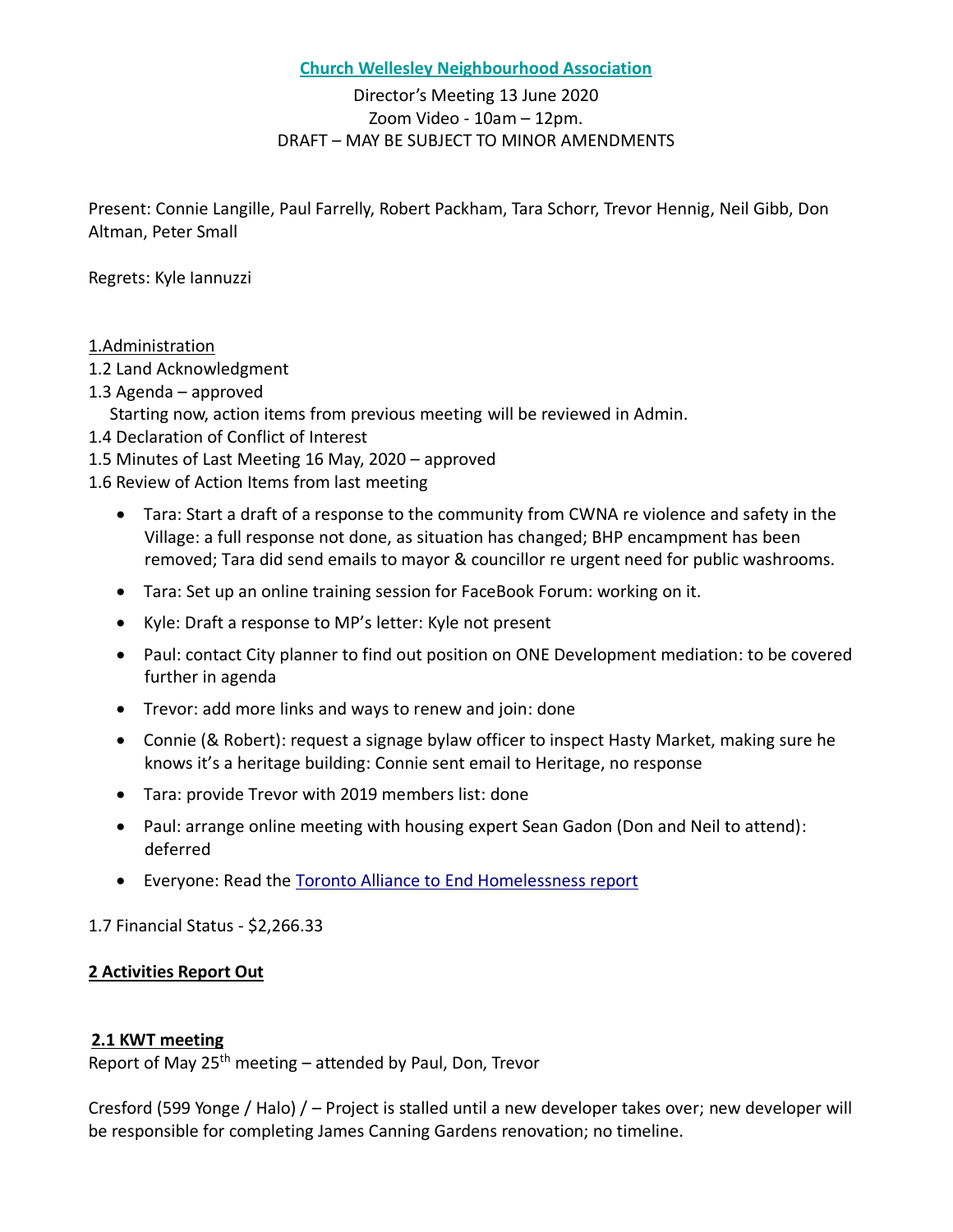14 Dundonald (demolished house beside James Canning Gardens) – handover to the City from Mizrahi Development will be a while; City must reassess One Bloor Street to calculate how much is owed. Mizrahi will be re-fencing and sodding the site.

One Properties / Church Wellesley – see Development, below

Village Businesses – KWT has called property owners and asked them to take the federal commercial rent subsidy, but reception has been luke warm.

George Hislop Park Encampments – Councillor expressed frustration that when the City successfully relocates someone to proper, supported housing, the vacated space in the park is soon occupied.

Proposal for a Green Plan for the Neighbourhood, like the Grange Green Plan

- Councillor said any plan would have to have an operational and maintenance plan that would prevent social disorder. That would include animation programming and security.

- At College Park the residences are providing some extra security and animation.
- Look at what happened to Barbara Hall Park, which was renovated before World Pride.
- Grange Community is quite different with AGO; OCAD; large daycare etc.

Trevor is okay with not commencing a master Green Plan, continuing our current work on improving parks and adding to greenspace and working on a project by project basis on smaller scale neighbourhood projects.

Tara noted that tax dollars ought to be paying for the ongoing maintenance, animation, safety and security of parks, and that these responsibilities should not be transferred to private sector or community groups.

# **2.2 Placemaking**

- WellesleyPlanters June  $19<sup>th</sup>$ Trevor: original date was delayed; Connie and Tara recommended doing a volunteer call out; placemakers will figure out the details. Decide on CWNA signage later.
- Barbara Hall Park 29 people living out of doors have been relocated to better accommodations; there has been one Sunday morning community cleanup and another planned for tomorrow. Park has returned to more regular community use.
- George Hislop Park Connie: City obligations vs Sanctuary obligations; City should be taking more responsibility for ensuring the park is free of litter at all times and that there are washroom facilities, regardless of the park's usage. Connie has emailed the mayor and received a response. Sanctuary has been providing portapotties and has paid for some litter removal from the park.

Paul said that the Toronto Office of Emergency Management is in charge of deploying resources. On the recent Community Safety Network call he asked for resources for George Hislop Park. Robert believes the situation is such that Emergency Management should create a defined area in the park for the encampments, as managing encampments is beyond the purview of the Parks & Forestry.

Regarding public washrooms in parks, Don said that there had been a pilot project to get the media company that builds transit shelters in trade for advertising space to build 10 public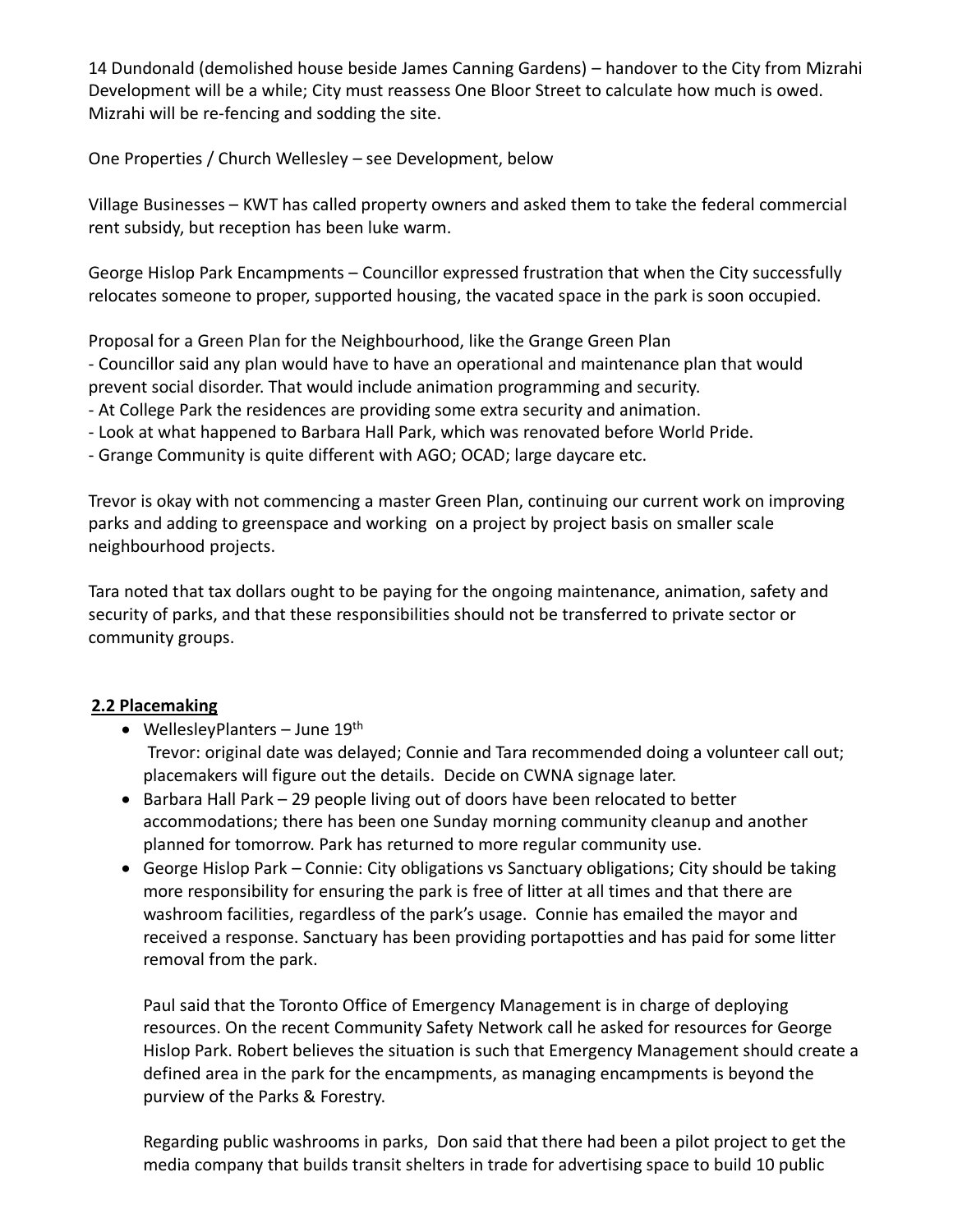toilets, but after one, it stalled. Tara said that the City should be responsible for services rather than trying to job them out to the private and non-profit sector.

Paul said the Downtown East Action Plan can help but we must press the urgency and make specific asks of the leaders who make resource deployment decisions (contacts Emily Martin, Head / Monica Gupta, Exec). We should request a meeting with them.

Tara will work on a draft statement asking for more resources from the City (Downtown East Action Plan) We can then decide on the form (letter, press release, petition)

- PRIDE Consultations we have no particular recommendations
- PRIDE Partnerships. PRIDE have asked about providing support for a community project. Tara suggested asking for support in closing Church to traffic for the summer. Robert suggested doing something on the south west sector of BHP, like a mural or enhanced design to replace the chain link fence. Connie and Trevor will bring up with Bobbie of PRIDE.
- BH Park cleanup one successful Sunday cleanup; another scheduled for tomorrow.
- BIA will not be sponsoring Music in the Park this year because of COVID-19. We are looking into the possibility of CWNA hosting.

### **2.3 Heritage**

The Hasty Market signs in the heritage building are probably legal.

### **2.4 Membership**

• Discussion of concrete actions we can take to ensure racial diversity of the board (recruitment, anti oppression framework, etc). Tara thought that in future rounds of Board recruitment we could explicitly say "BIPOC strongly encouraged." Connie said to start out why don't we ask our community, "Are there things that CWNA can do to better reflect our community?" Let's hear what they have to say and take the next step from there. Tara volunteered to work on a couple of catch-lines.

### **2.5 Development**

### One Properties (Church / Wellesley) update

 - CWNA will participate in June mediation; CWNA is a party; Paul Kane Co-op is a participant (Paul, Robert and Don are our team; they will meet with lawyer Ian Flett to strategize.

- 2-8 Gloucester; demolition continues;
- 506 Church St (Graywood: Crews / Tango) input on web site. Robert, Paul and Peter will be on the 506 Church Committee and set up a meeting with Graywood.

# **2.6 Safety**

- Community Safety Network Paul thanked Tara for attending the last meeting; most issues already discussed ; if we want to have a public consultation or town hall about community safety there is money available to pay for a facilitator or other expenses.
- Parks: discussed in above items.
- Homophobic preacher David Lynn was at Church and Wellesley briefly, but community police officers moved him along very quickly. Previous charges against him, along with the ban of him from the Village, were dropped by the Crown. Henry Dyck was to meet with prosecutors and we